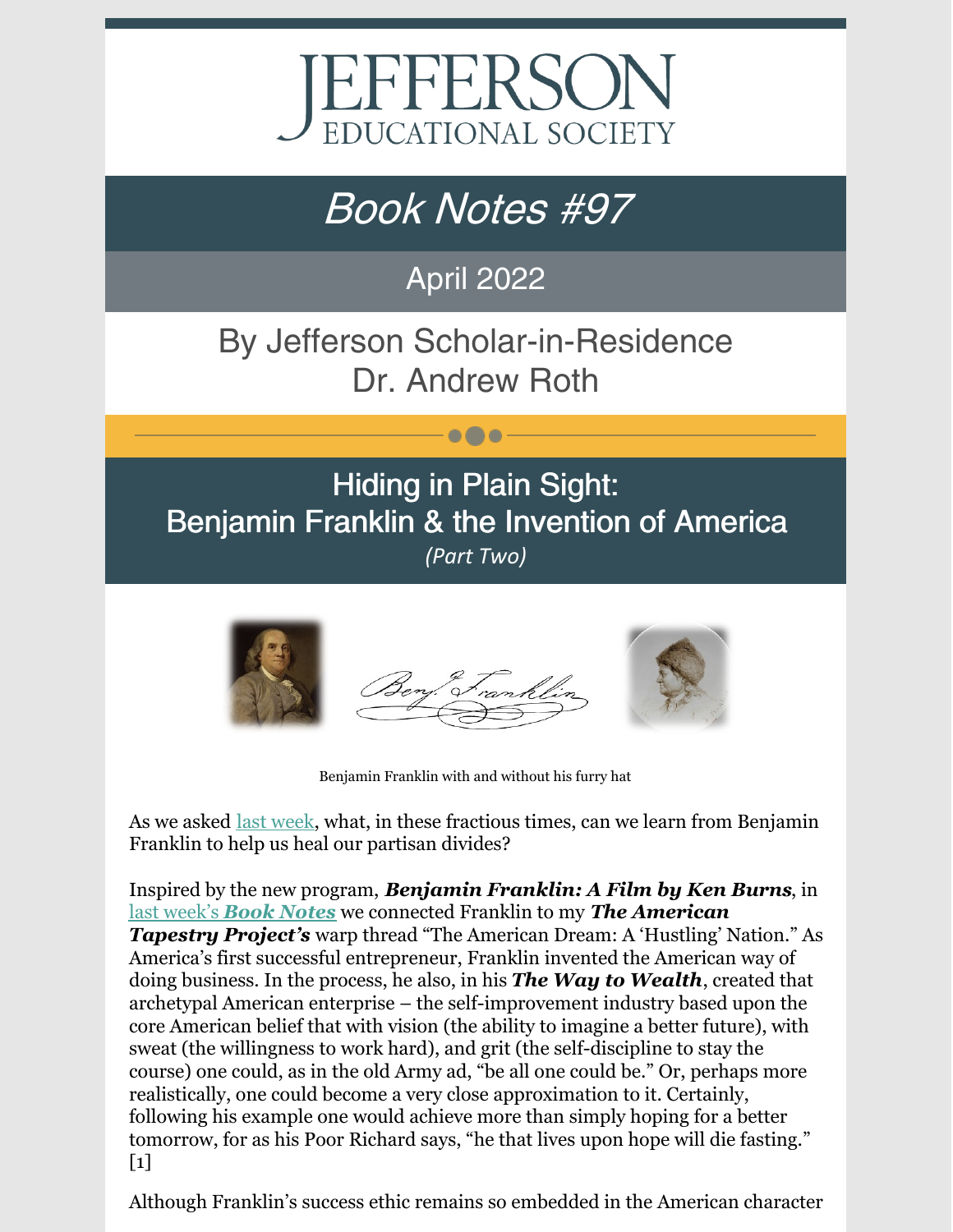that most Americans have forgotten its origins, it is the least important of the many ways in which Franklin contributed to the invention, to the creation, of America. In *The American Tapestry Project's* "Freedom at Home and Abroad," we explore the development of representative government based on the rule of law defending liberty, equality, and opportunity; in its "Freedom's Faultlines: Tales of Race and Gender" we explore the many times Americans failed to live up to their ideals; in its "The Immigrant's Tale" and "The Fusion Thread," we explore the impact of immigration on the ever increasing inclusiveness of "The Fusion Thread's" "We" in "We the People." Benjamin Franklin contributed to all of them; in fact, he not only contributed to their development, he also defined their meaning.

#### *Freedom at Home*

Franklin made numerous contributions to American freedom, but five or six are existentially crucial to the creation of America. He was the first to formally argue for the unification of the American colonies; he defined the truths upon which America would be based; as America's first foreign ambassador, he secured the international support that made victory in the American Revolution possible and negotiated the treaty with Britain recognizing American independence; he brokered the essential compromise that ensured the success of the Constitutional Convention giving the American government its definitive shape; and he ended his career an abolitionist petitioning the first Congress to abolish slavery.

As early as 1754, Franklin understood that to survive the American colonies had to come together. He envisioned a greater British Empire – an Anglo-American Empire that would prevail over France for control of North America. At the Albany Congress in July 1754, as the colonies planned their defense in the French and Indian War, Franklin presented his plan to unify the colonies – the Albany Plan of Union. He based his idea on the structure of the Iroquois Confederacy, also sometimes called the Iroquois League. It consisted of the five indigenous nations stretching across New York State, including the Mohawk, the Oneida, the Onondaga, the Cayuga, and the Seneca. [2] His plan included the Iroquois as partners in the scheme. Franklin's plan envisioned a Grand Council with delegates from each colony, a governor appointed by the king, with meeting sites rotating among the colonial capitals. [3]

It inspired one of America's first and most famous political cartoons:

Franklin's plan was too visionary.

He was too far ahead of his time.

The plan was rejected.



Curiously, however, Joseph Galloway, a loyalist, proposed a very similar plan at the First Continental Congress. It, too, was rejected; this time for being too late. The train of independence gathering momentum passed it by. An unhappy Galloway resigned from the Congress and refused to be elected to the Second Continental Congress. In the 20th century, both Galloway's and Franklin's plans inspired the model for the British Commonwealth of Nations.

Franklin, having spent 15 of the previous 17 years in London, was at first suspect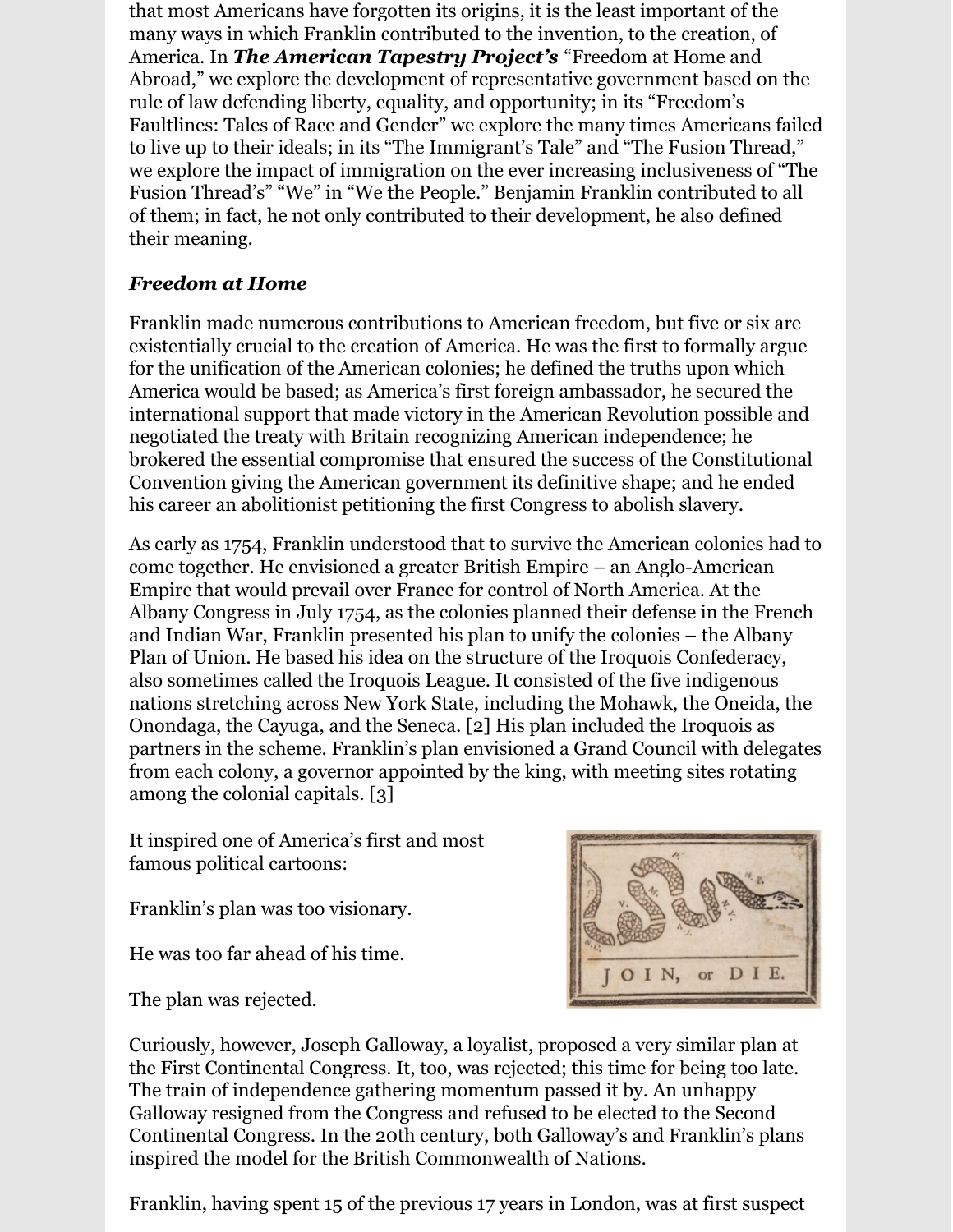by the colonial rebels when he returned to Philadelphia in 1775. Regardless, Pennsylvania's assembly sent him to the Second Continental Congress. After Richard Henry Lee of Virginia's proposal on May 15, 1776, that the American colonies "ought to be free and independent states" was tabled for further debate, the Congress decided a formal declaration needed to be drafted before debate could continue. Appointed, along with Thomas Jefferson, John Adams, Robert Livingston, and Roger Sherman, to a committee to write a declaration of independence, Franklin made several small and one very major contribution.

After Jefferson drew up his draft, he asked Franklin, the old newspaper editor, to clean up his copy. Franklin made only a few suggestions, but one of them was profound with implications that echo to today.

Who added "We hold these truths to be self-evident …" to the Declaration of Independence?

It wasn't Jefferson. He wrote "We hold these truths to be sacred and undeniable. …"

It was Benjamin Franklin – that epitome of the Man (or Person) of the Enlightenment. Franklin understood that something sacred was something given and suffered from at least two defects. First, it could be taken back and, second, depending upon one's creed, you might or might not accept it as sacred.

As for "undeniable," that opened the discussion to dispute, for one could ask what makes it undeniable? And from that point forward, it's a debating contest whose end is not foretold.

Franklin went a step further.

As a man of the Enlightenment, he was a rationalist – he believed in logic and scientific investigation.

So, he asserted these truths were beyond mere creed, they were beyond mere reason – they were self-evident and uncontradictable truths, like, for example, "All bachelors are unmarried" and "the sum of the angles of a triangle is 180 degrees," which assertions are neither matters of faith nor open to rational argument. They simply are – they're self-evidently true always and in all places.

### *Freedom Abroad*

When the Revolution seemed to be failing, it was Franklin in Paris who secured vital French aid. Wearing his fur hat, playing the role of backwoods philosopher, he charmed the royalist French into bankrolling a republican revolution as he engineered *The Treaty of Amity and Accord* between France and the Continental Congress. Louis XVI seemed to intuit that he was planting the seeds of his own demise, but guided by his foreign minister, the Comte Vergennes, he agreed to support the American rebels. Vergennes, no republican, was playing a long game hoping by driving a wedge between Britain and her American colonies it would reopen the door to French dominance in North America.

When the Confederation Congress sent John Adams and John Jay to France to help Franklin secure French aid, they were both dismayed, thinking the glory gone, to discover that Franklin had already succeeded. When, after Yorktown, the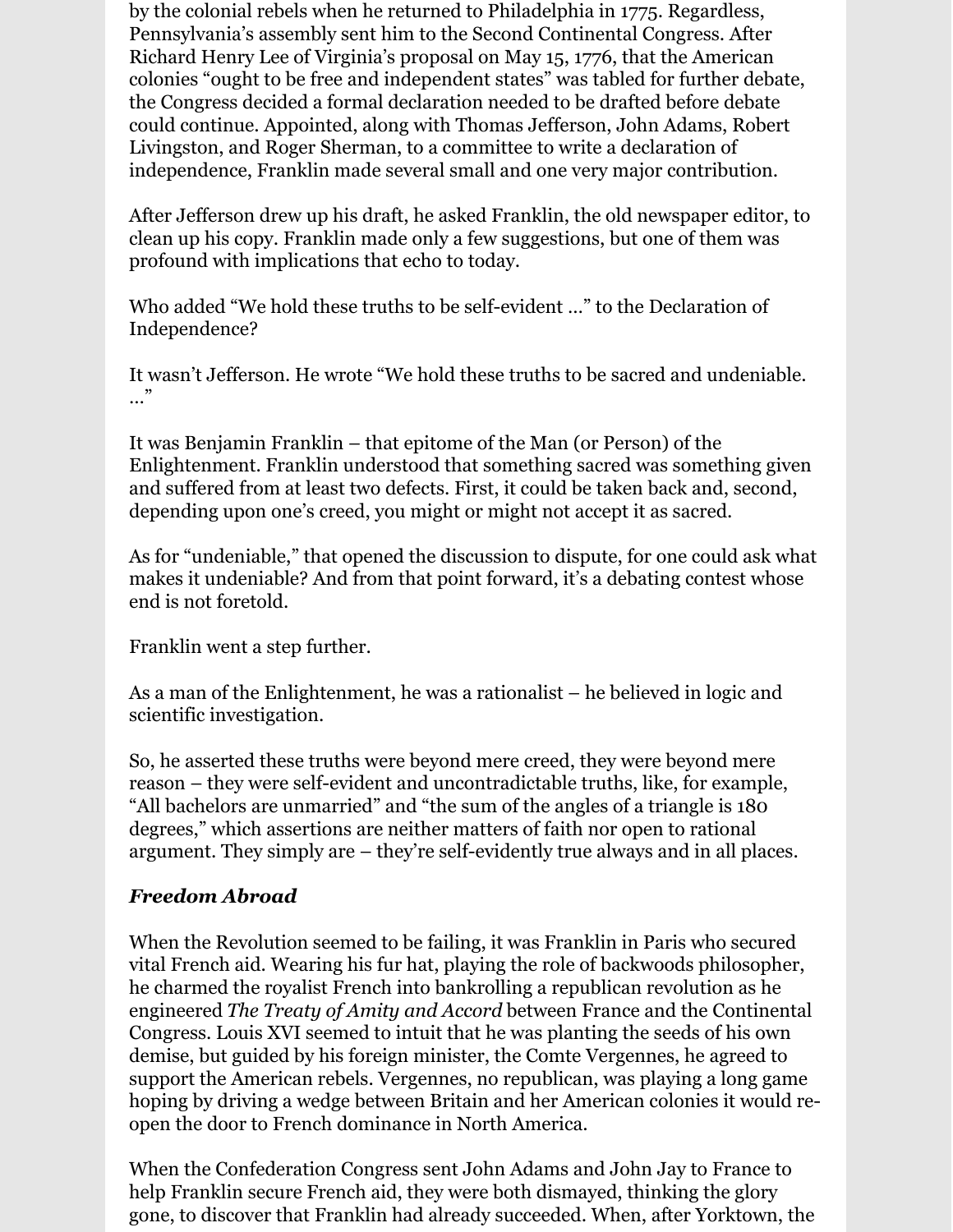British approached Franklin to negotiate a peace treaty between the United States and Britain, Franklin reluctantly agreed to Adams and Jay's determination to move forward without French involvement, a violation of the agreement Franklin had made with the French.

A master politician, Franklin, who knew the French agreed only to help America to harm Britain, broke his agreement with the French and signed a separate peace accord with the British – *The Treaty of Paris of 1783*. But it was neither the dyspeptic and dour Adams nor the laconic and remote Jay who then persuaded the French to accept the agreement. It was the gracious and wily Franklin who not only calmed Vergennes anger, but also secured a loan to support the fledgling American republic.

America's first and most successful ambassador, Franklin invented the American diplomatic corps.

#### *More Freedom at Home*

Returning to America and its fumbling Articles of Confederation Congress, Franklin played a key role at the Constitutional Convention in 1787. Using his Philadelphia home's garden as a convivial setting for private conversations, he got Northern and Southern delegates to agree on many difficult issues.

Using his Poor Richard folksy wisdom persona, Franklin explained how a joiner – a carpenter – cuts a bit from this and a bit more from that to make two sides join smoothly. With the aid of this story, he revealed his genius for compromise – in this case to broker the Connecticut Compromise, which created equal representation in the Senate to convince smaller states to join the union.

While leaving the Constitutional Convention assembly, he famously answered a question from Eleanor Willing Powel, a major figure in Philadelphia's social and political life, who asked him, "What have you created?" He replied, "A republic, if you can keep it."

Franklin was the only founder to sign all four seminal documents in the creation of America:

The Declaration of Independence The Treaty of Amity and Accord with France The Treaty of 1783 with Britain, and The U.S. Constitution in 1787.

#### *Freedom's Fault lines*

If Franklin was instrumental in founding American freedom, he also understood its corollary – "Freedom's Fault lines," all the moments America failed to live up to its ideals. He understood this because he himself frequently failed to live up to those truths he said were self-evident.

A man of his time, he must be understood in the context of his times.

But he also must be recognized as someone who also learned his whole long life – he never stopped learning.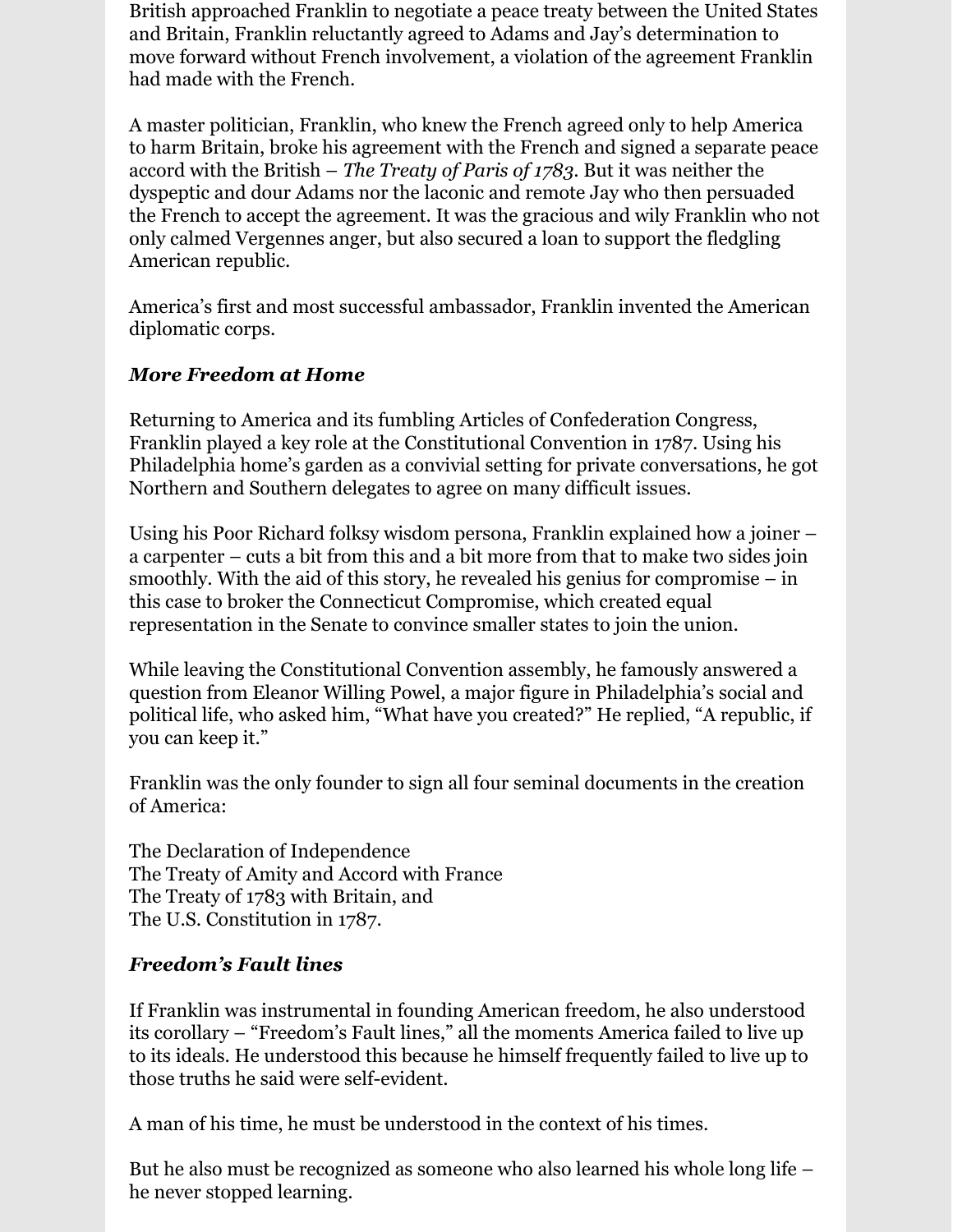As a young man, Franklin inveighed against immigrants, Africans, and Native Americans. In his famous 1751 essay "Observations Concerning the Increase of Mankind, Peopling of Countries, etc." on demography and population, in which he correctly predicted the doubling of American population every 20 years, he also fulminated against German immigrants who refused to learn English, against Africans he thought dishonest and uneducable, and against Native Americans he thought barbaric savages. But he concludes by acknowledging his own prejudice, saying "But perhaps I am partial to the complexion of my own country, for such kind of partiality is natural to mankind." [4]

With that bow to his own myopia, Franklin learned.

Getting to know his German neighbors, he later published one of the first German language newspapers – *Die Philadelphische Zeitung.*

Visiting a school for Black children he came away impressed with their wit and vitality saying that perhaps Africans' negative behavior resulted from their condition as slaves.

When white settlers brutally attacked a peaceful Native American village, he denounced it as "white barbarity."

He learned.

Yes, he owned slaves. Yes, he advertised for runaway slaves and published ads for slave sales in his newspapers. Yes, he even bought and sold slaves.

Then in the 1750s, he began to change. He also published numerous Quaker antislavery pamphlets and petitions. Reading these, he began to agree with them. By the late 1750s, he had no slaves – calling it an abomination.

Living in England and France for much of the 1760s and 1770s he breathed the abolitionist air percolating in the late 18th century. He understood the hypocrisy of fighting for freedom on one hand and owning slaves on the other.

He became a vocal abolitionist. Returning to America in 1787, he joined the Pennsylvania Society for Promoting the Abolition of Slavery, which advocated for the abolition of slavery and the integration of freed slaves into American society.

In 1789, after the ratification of the Constitution, he became an outspoken opponent of slavery by writing and publishing essays calling for slavery's abolition. In one, he ridiculed those who say Africans are fit only for slavery by delivering a parody in which a North African justifies the enslavement of white Europeans in precisely the same language as southern defenders of American slavery.

Then, this champion of freedom sent to Congress a petition asking for the abolition of slavery and an end to the slave trade. The petition, signed on February 3, 1790, asked the first Congress, then meeting in New York City, to "devise means for removing the Inconsistency from the Character of the American People," and to "promote mercy and justice toward this distressed Race."

It was his last public act.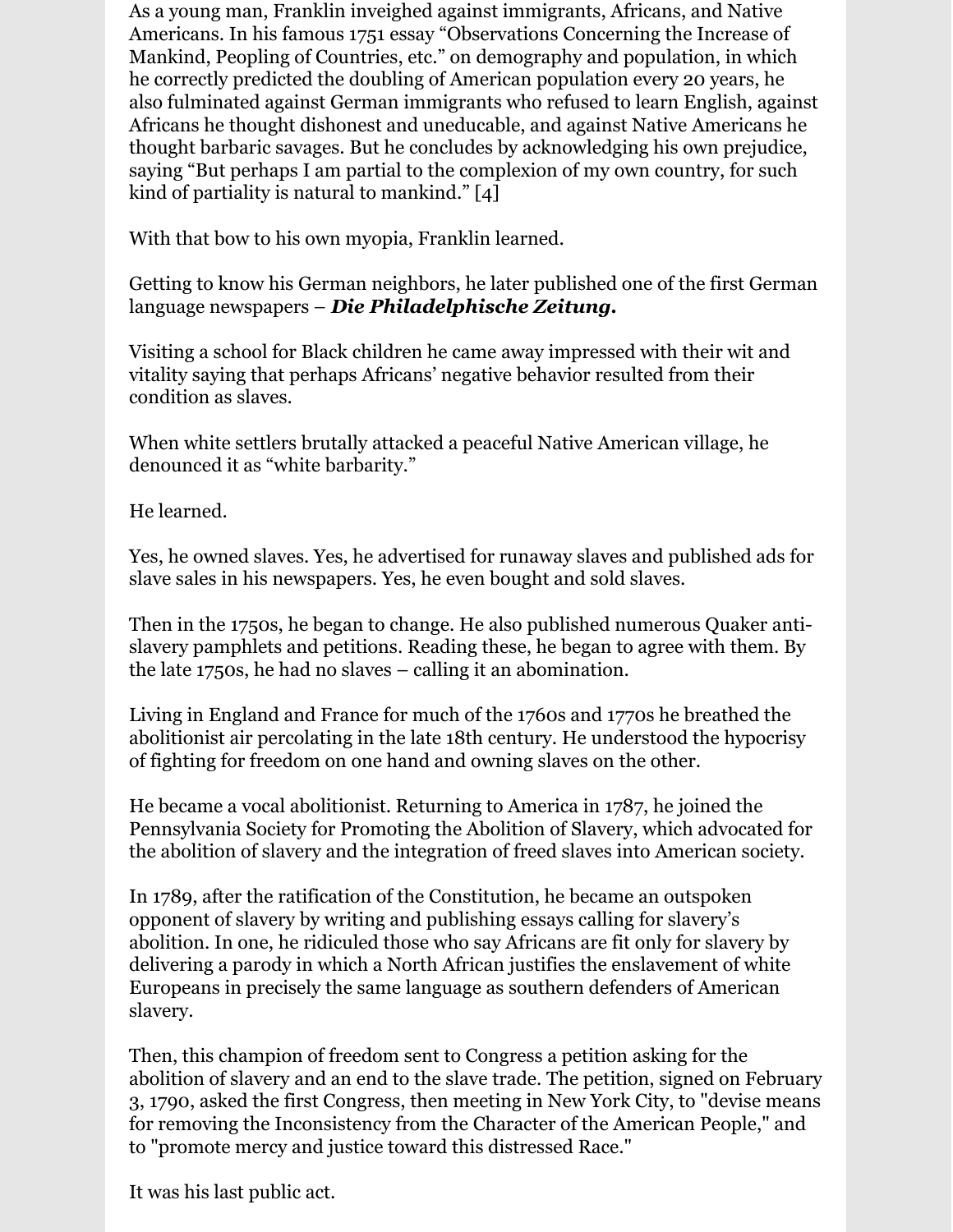So, true to his Enlightenment values of reason and learning, this first and arguably greatest of Americans, like the women and minorities who would follow him, beseeched his government, as Martin Luther King, Jr. would say 178 years later, "to just be true to what you said on paper."

So, what can we learn from Benjamin Franklin – this most human of the founders?

I think this quick glance, and glance is all it is, for Franklin's long and accomplished life bursts the bounds of thousand-page biographies much less two *Book Notes*, I think the example of Franklin's life provides several lessons. First, for students of leadership, Franklin proves the importance of human agency – that one person can make a difference.

Leaders are difference makers and Franklin spent his entire life making a difference. In these post-modern times, one hears a lot of prattling about collaboration and group think, but there are keys to leadership that Franklin exemplifies. First, nothing happens until someone makes it happen. Franklin was a person who made things happen. He took the initiative – he got out in front – and articulated goals that others found compelling. Knowing intuitively that no one does anything alone, Franklin built teams. He didn't use that word but beginning with The Junto and moving forward he always brought people together for the common good.

To achieve the common good, Franklin's life attests to the importance of compromise. Just as his homely example at the Constitutional Convention about the "joiner" (a carpenter) taking a bit from one side, then a bit from the other to make a tight and lasting joint, Franklin knew what we seem to have forgotten – that the essence of democratic politics is the art of compromise. If we could only listen to one another carefully, we could find that place where we can peacefully coexist. Just as his earliest political cartoon illustrated, he knew that there is strength in union.

Maybe most importantly, Franklin understood that life is always a work in progress. And, to make progress, one must never stop growing in knowledge and understanding. To do that, one must never stop learning. He would not have known the current educational buzzwords about being a lifelong learner, but Benjamin Franklin was a lifelong learner.

He never stopped learning. Because he never stopped learning, he never stopped growing in understanding and appreciation of his fellow citizens.

Accepting an ever-increasing circle of people into his orbit, he understood implicitly that if America was to mean anything, it was by ever increasing the "We" in "We the People."

Among his many inventions, Franklin's two greatest were himself, who continued to learn and grow in wisdom until the very end – and America – the country he played so vital a role in founding. It is a nation still learning how to be true to what it said on paper, but, nonetheless, as the recent confirmation of Ketanji Brown Jackson to the Supreme Court demonstrates, it is still growing in wisdom, still seeking to move forward.

Hiding in plain sight no more, Benjamin Franklin is the original American.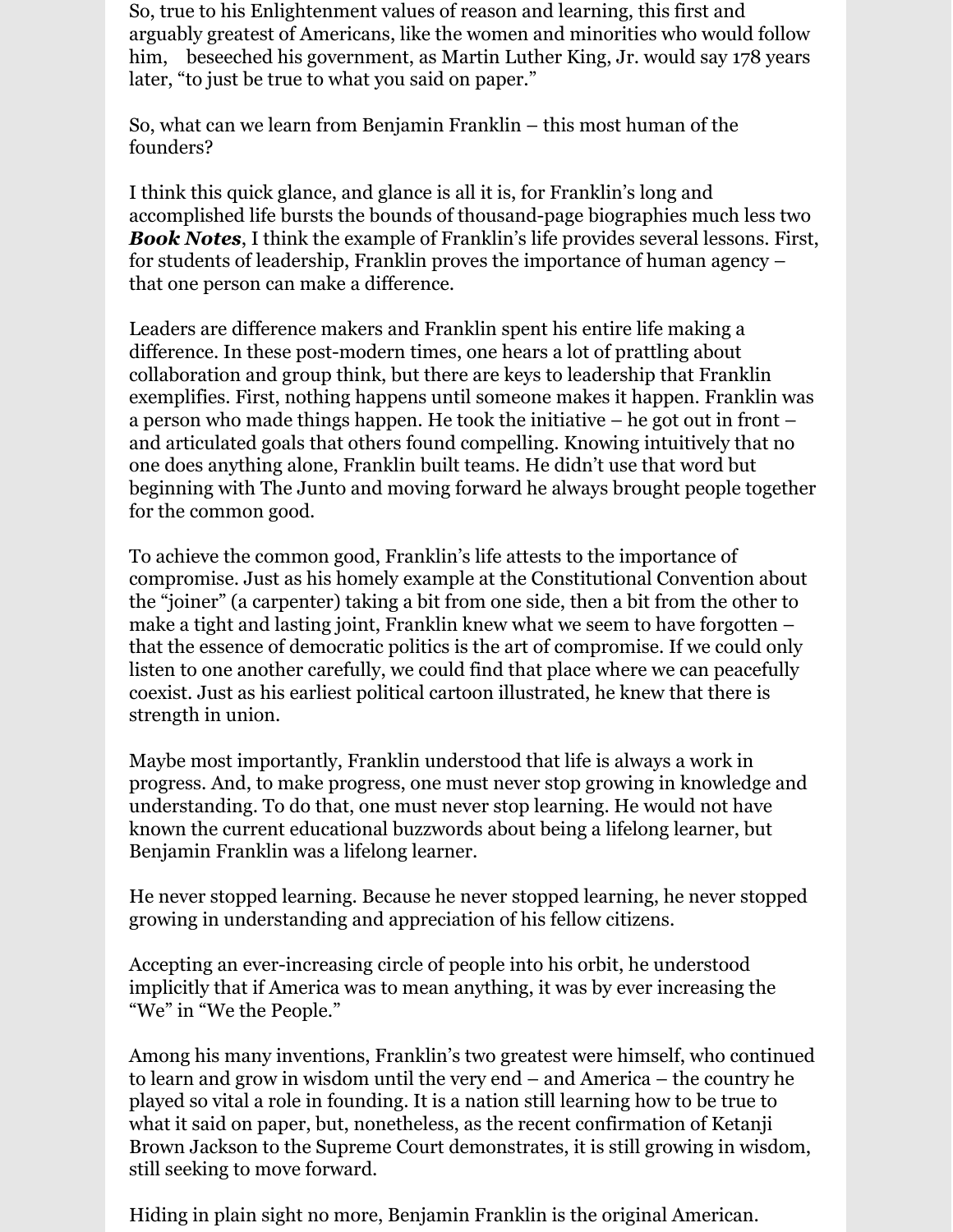A free, in-person gathering celebrating Ken Burns' *Benjamin Franklin: A Film* will be held at the H.O. Hirt Auditorium at Blasco Library on April 21 at 6 p.m. It features excerpts from the film, a panel discussion about Ben Franklin, and a Snap Circuit demonstration of Franklin's key electrical discoveries. If you missed the film and you are a member of WQLN PBS, then you can see it on PBS Passport. Also, on April 21 at 8 p.m., Judy Woodruff will be doing a program on "Benjamin Franklin: Diplomat" on WQLN/PBS; also, You can also tune into my *The American Tapestry Project*, which first aired on April 10 – on WQLN's website [here](https://www.wqln.org/Listen/Podcasts/The-American-Tapestry-Project), and on NPR One [here](https://www.npr.org/podcasts/910673300/the-american-tapestry-project). In the program, in addition to hearing one of Franklin's inventions, the glass armonica, I explore the question, "Why Benjamin Franklin? Why Now?"



-- Andrew Roth, Ph.D. Scholar-in-Residence The Jefferson Educational Society [roth@jeserie.org](mailto:roth@jeserie.org)

This content is copyrighted by the Jefferson 2022.

#### **Photo Credits**

*Benjamin Franklin* artist anonymous in the style of Joseph-Siffred Duplessis from **Wikicommons** available [here](https://commons.wikimedia.org/wiki/File:Benjamin_Franklin_by_Joseph_Siffrein_Duplessis.jpg) accessed March 18, 2022.

*Benjamin Franklin's Signature* from **Wikicommons** available [here](https://upload.wikimedia.org/wikipedia/commons/6/61/Benjamin_Franklin_signature.png) accessed March 18, 2022. *Benjamin Franklin plate designed by Emile Dupont-Zipcy* from **Wikicommons** available [here](https://commons.wikimedia.org/wiki/File:Benjamin_Franklin_MET_DP248285.jpg) accessed March 18, 2022.

*Join or Die* This [Photo](http://boingboing.net/2011/08/29/benjamin-franklins-famous-join-or-die-political-cartoon-offered-at-auction.html) by Unknown Author is licensed under CC [BY-SA-NC](https://creativecommons.org/licenses/by-nc-sa/3.0/).

#### **End Notes**

- 1. Franklin, Benjamin. *"The Way to Wealth,"* in *A Benjamin Franklin Reader*, Ed. Walter Isaacson. (New York: Simon and Schuster, 2003), p. 176.
- 2. Grinde, Jr., Donald A. and Bruce E. Johansen, *Exemplar of Liberty: Native America and the Evolution of Democracy*. (Los Angeles: UCLA American Indians Studies Center, 1991), p. 104.
- 3. Isaacson, Walter. *Benjamin Franklin: An American Life*. (New York: Simon and Schuster, 2003), pp. 158-159.
- 4. van Doren, Carl. *Benjamin Franklin*. (New York: Penguin Books, 1991. Originally published 1938), p. 218.

**Subscribe to our [publications](https://lp.constantcontactpages.com/su/OYSOPRt/PublicationsSubscription?source_id=565fc3ad-a30d-4274-a910-6d6a6f0a7ce4&source_type=em&c=) mailing list!**

**[Subscribe](https://lp.constantcontactpages.com/su/TXbaxH2/BookNotesSubscription?source_id=565fc3ad-a30d-4274-a910-6d6a6f0a7ce4&source_type=em&c=) to our Book Notes mailing list!**

## In Case You Missed It

 $\bullet$  $\bullet$ 

### The Orphanage: A [Neighborhood](https://conta.cc/3uyPghH) Enigma written by Jefferson Scholar-